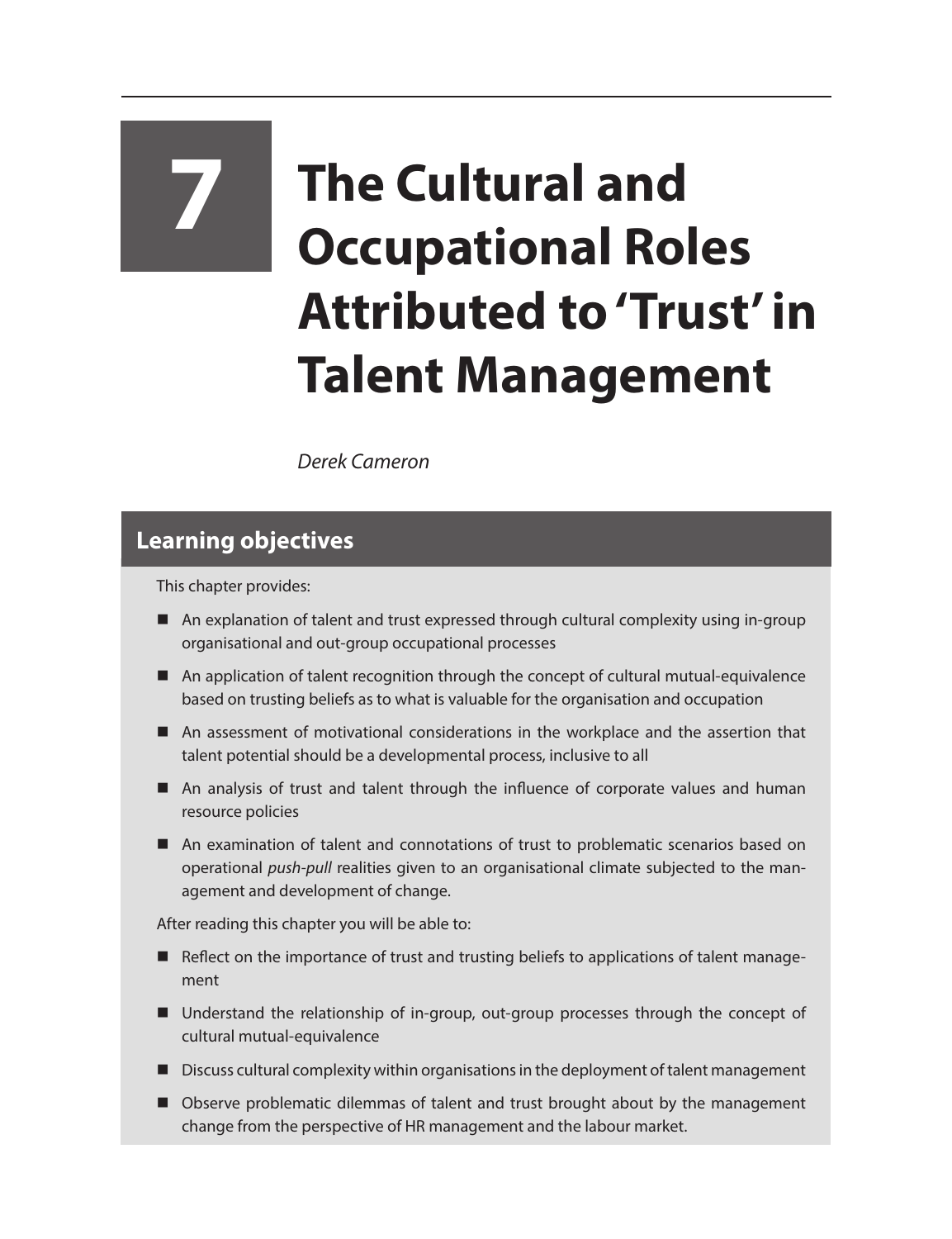#### **Introduction**

This chapter considers the significance of 'trust' in talent management and assesses its critical nature through cultural and occupational roles, by observing group dynamics within the social framework of mutual-equivalence. Positive forms of trusting beliefs can create an organisational climate that conveys a sense of confidence. This in turn, could inspire generative learning and an innate driving force for talent to manifest itself throughout an organisation's workforce. Notwithstanding, realities of work-life balance and the management of change could, for example in recessionary times, impede notions of mistrust, replacing confidence with some degree of suspicion. By implication this could cause reduced productivity and talent potential. Managing social diversity or unpredictability to on-going organisational dilemmas can be assisted when observed within a cultural setting of in-group (e.g. organisation), out-group (e.g. occupations) processes. Using an applied concept known as mutual-equivalence (Wallace, [1961], ed.1964), an analytical insight could assess positive or negative *push-pull* environmental and operational behaviours such as, for example, a 'recession push' vs. 'prosperity pull' (e.g. Brünjes and Diez, 2013). Such social perceptions (and others) could affect opportunities for talent acquisition or create or inhibit inspired aspirations amongst employees, for which trust would be an important variable to consider.

## **Trust and talent: in-group, out-group cultural complexity**

The question of talent relative to work-performance can be seen as an occupational affiliation with that of corporate culture. From a socio-cultural perspective, organisations are functional entities whose role is to serve society. Applied to the hotel industry, organisations can provide talent opportunities for occupational out-groups; for example, an aspiring chef can play out a quasi-professional role as an occupational member within an in-group (e.g. an organisational culture and its corporate identity). This relationship can be of a reciprocal nature (Cameron *et al.*,1999; Cameron, 2001). An organisational climate could alternatively be adversarial to less positive forms of trusting beliefs where, for example, there could be a sense '*...that management is not making wise or even prudent decisions*' (Shaw 1997: 45). Where there is such an effect on trust, this will invariably affect talent and its potential for organisational development. An example of mistrust (e.g. the lack of confidence) among occupational group members can create a work climate of suspicion in an organisation. Moreover, discourses attributed to distrust (e.g. to have no confidence) can intensify organisational low-trust perceptions to suspicions of disbelief and cynicism (Warnock-Smith *et al*., 2016).

In contrast, fundamental to corporate policies and practices, there should therefore notably be an avoidance of motivational loss. This could be achieved by addressing issues of commitment and trust to what is mutually 'valuable'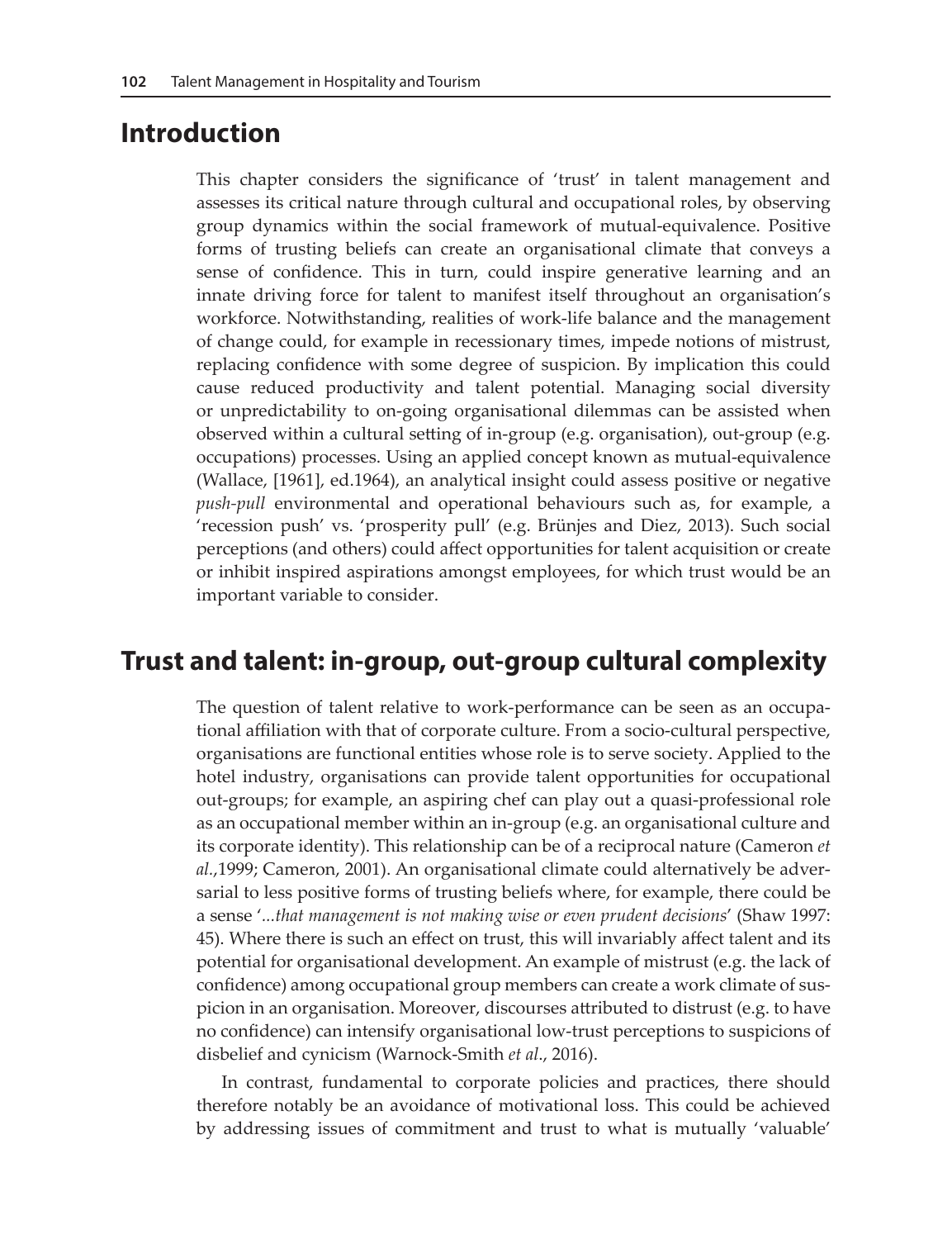(Becker, 1960) to both the in-group and out-group(s). Talent attributed to shared trusting beliefs among occupational members and a corporate organisation provides an interesting premise when observed through the conceptual framework of cultural 'mutual-equivalence' (Wallace, [1961] ed.1964). A key component of this theory resides in the principle '*that societies are held together by an organisation of diversity*' (Wallace 1985: 24). As an applied concept, mutual-equivalence confers self-percept to an individual's social-concept that is, for example, through a series of in-group/out-group(s) consensuses that are attributed to cultural norms, practices and values. These are based on standardised cognition but not necessarily cognitive sharing (Wallace [1961] ed.1964: 40) where performance outcomes are culturally beneficial for the occupation (e.g. from the perspective of self–achievement, personal development) and for the organisation (e.g. corporate identity and good reputation). In short, organisations can be talent management gateways for an individual to be inspired through a cultural representation of occupational outgroup identity. Moreover, the management of group dynamics can assist in maintaining adaptive strategies-in-use and competence-base functions that effectively engage in human capital and knowledge. Related to the principle of a learning organisation, knowledge learned can and should culturally transcend, disperse and defuse as an accumulation of internalised tacit knowledge. Subsequently, the tacit process (in the form of knowledge) would need to externalise and transform to a mind-set of business strategy.

In short, organisations are systemised processes resembling outcomes of tacit and explicit knowledge, transformed to represent products and services (e.g. Saint-Onge (1996), Leroy and Ramanantsoa (1997), Haldin-Herrgard 2000, Becker 2001). In essence, the process of what has been learned, albeit developmental or otherwise, should be a reciprocal process. For example, strategically a learning organisation is capable of synergising knowledge processes with those of opportunities for innovation. Likewise for occupational groups, a learning organisation allows for career progression such as for example, developmental opportunities for aspiring chefs (Cameron, 2001), or waiters and pursers on board cruise-ships (Dennett *et al*., 2014). To elaborate briefly, Senge (1990) sees a 'learning organisation' as operationally representing:

*'...shift in the mind-set of employees to readily foster generative learning and ultimately, a personal mastery of their job...employees, often inspired by*  leaders, work in multi-functional teams and are invariably encouraged to see the *company, its environment and its systems as a whole rather than in parts'*

(cited in: Cameron, *et al*., 1999: 227).

Put simply, a high performing learning organisation infers constant renewal as it evolves and innovates and therefore, can be the bedrock for talent management within in-group and out-group processes.